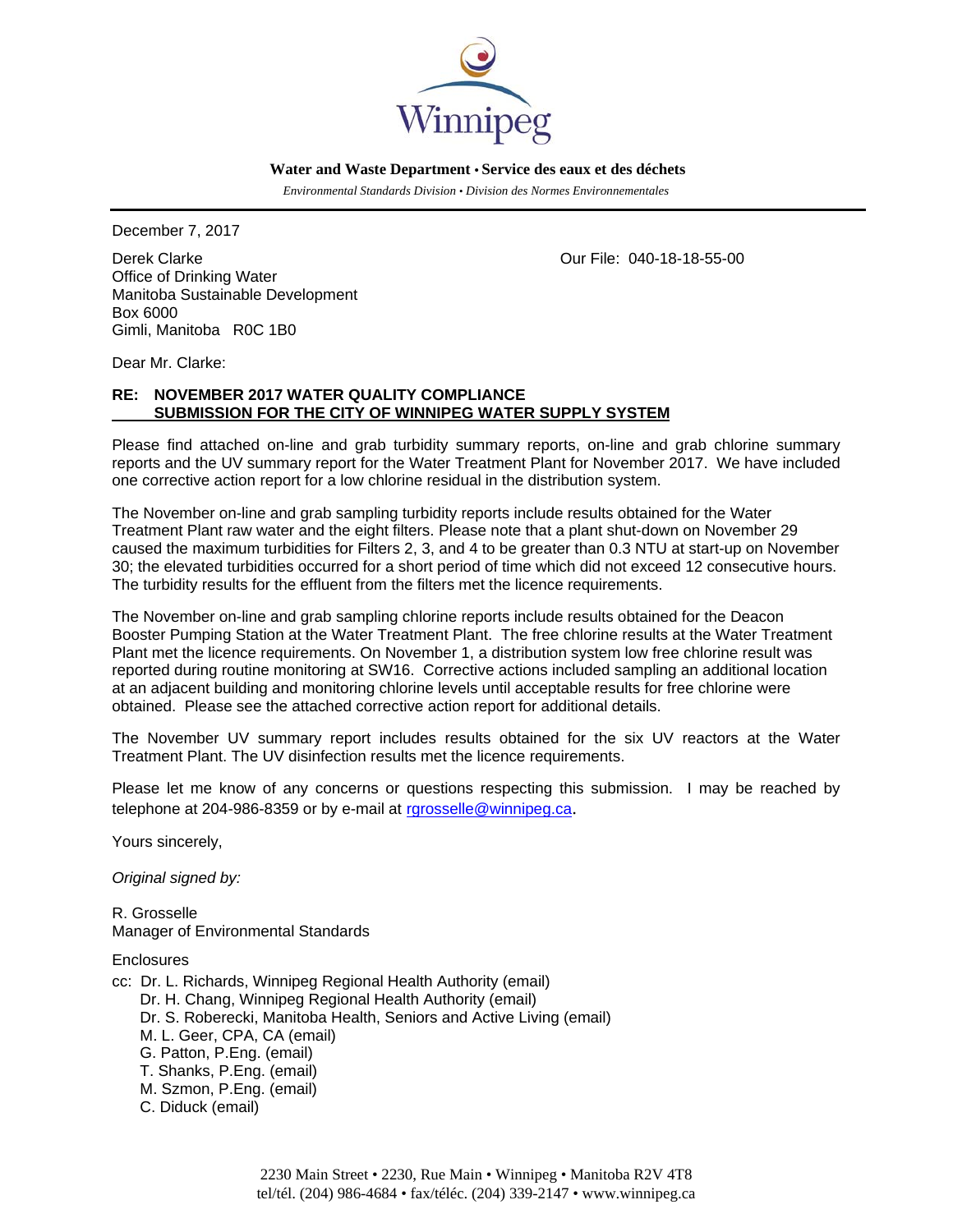

### **CITY OF WINNIPEG**

Water System Code: **252.00**

Licence Number: **PWS-09-412-01**

# WATER AND WASTE DEPARTMENT

WATER SERVICES

|                    | WATER TREATMENT PLANT TURBIDITY ON-LINE MONITORING REPORT<br>November 2017 Turbidity (NTU)                                                                                                        |                                                                                                |              |                                   |              |                                  |              |                                  |              |                                  |                                                                                                               |                                   |              |                                   |              |                                 |                        |                                 |
|--------------------|---------------------------------------------------------------------------------------------------------------------------------------------------------------------------------------------------|------------------------------------------------------------------------------------------------|--------------|-----------------------------------|--------------|----------------------------------|--------------|----------------------------------|--------------|----------------------------------|---------------------------------------------------------------------------------------------------------------|-----------------------------------|--------------|-----------------------------------|--------------|---------------------------------|------------------------|---------------------------------|
|                    |                                                                                                                                                                                                   | Filter #1<br>Filter #2<br>Filter #3<br>Filter #4<br>Filter #5<br>Filter #6<br>Filter #7<br>Raw |              |                                   |              |                                  |              |                                  |              |                                  |                                                                                                               |                                   |              |                                   |              |                                 |                        |                                 |
|                    |                                                                                                                                                                                                   |                                                                                                |              |                                   |              |                                  |              |                                  |              |                                  |                                                                                                               |                                   |              |                                   |              |                                 |                        | Filter #8                       |
|                    | Date                                                                                                                                                                                              | Avg                                                                                            | Avg          | Max                               | Avg          | Max                              | Avg          | Max                              | Avg          | Max                              | Avg                                                                                                           | Max                               | Avg          | Max                               | Avg          | Max                             | Avg                    | Max                             |
|                    | 1/11/2017                                                                                                                                                                                         | 1.74                                                                                           | 0.04         | 0.07                              | 0.05         | 0.15                             | 0.04         | 0.17                             | 0.05         | 0.07                             | 0.05                                                                                                          | 0.10                              | 0.11         | 0.24                              | OL           | OL                              | 0.02                   | 0.12                            |
|                    | 2/11/2017                                                                                                                                                                                         | 1.20                                                                                           | 0.03         | 0.11                              | 0.05         | 0.12                             | 0.03         | 0.05                             | 0.05         | 0.14                             | 0.06                                                                                                          | 0.07                              | 0.10         | 0.20                              | <b>OL</b>    | <b>OL</b>                       | 0.01                   | 0.08                            |
|                    | 3/11/2017                                                                                                                                                                                         | 1.30                                                                                           | 0.03         | 0.11                              | 0.05         | 0.07                             | 0.04         | 0.15                             | 0.04         | 0.13                             | 0.05                                                                                                          | 0.09                              | 0.10         | 0.20                              | OL           | OL                              | 0.01                   | 0.07                            |
|                    | 4/11/2017                                                                                                                                                                                         | 1.19                                                                                           | 0.03         | 0.09                              | 0.05         | 0.12                             | 0.03         | 0.13                             | 0.04         | 0.13                             | 0.05                                                                                                          | 0.10                              | 0.11         | 0.13                              | <b>OL</b>    | <b>OL</b>                       | 0.01                   | 0.02                            |
|                    | 5/11/2017                                                                                                                                                                                         | 1.23                                                                                           | 0.03         | 0.05                              | 0.05         | 0.11                             | 0.03         | 0.15                             | 0.04         | 0.13                             | 0.06                                                                                                          | 0.12                              | 0.13         | 0.22                              | OL           | OL                              | 0.01                   | 0.08                            |
|                    | 6/11/2017                                                                                                                                                                                         | 1.20                                                                                           | 0.04         | 0.12                              | 0.05         | 0.13                             | 0.02         | 0.15                             | 0.06         | 0.11                             | 0.07                                                                                                          | 0.08                              | 0.13         | 0.25                              | <b>OL</b>    | <b>OL</b>                       | 0.01                   | 0.11                            |
|                    | 7/11/2017                                                                                                                                                                                         | 1.22                                                                                           | 0.03         | 0.12                              | 0.05         | 0.07                             | 0.02         | 0.06                             | 0.05         | 0.12                             | 0.06                                                                                                          | 0.11                              | 0.10         | 0.19                              | OL           | OL                              | 0.01                   | 0.10                            |
|                    | 8/11/2017                                                                                                                                                                                         | 1.19                                                                                           | 0.02         | 0.11                              | 0.05         | 0.16                             | 0.03         | 0.16                             | 0.03         | 0.14                             | 0.03                                                                                                          | 0.09                              | 0.06         | 0.23                              | <b>OL</b>    | OL                              | 0.01                   | 0.14                            |
|                    | 9/11/2017                                                                                                                                                                                         | 1.18                                                                                           | 0.02         | 0.12                              | 0.03         | 0.07                             | 0.01         | 0.07                             | 0.03         | 0.10                             | 0.04                                                                                                          | 0.10                              | 0.06         | 0.17                              | OL           | OL                              | 0.01                   | 0.10                            |
|                    | 10/11/2017                                                                                                                                                                                        | 1.16                                                                                           | 0.01         | 0.05                              | 0.03         | 0.13                             | 0.00         | 0.00                             | 0.03         | 0.08                             | 0.05                                                                                                          | 0.07                              | 0.05         | 0.12                              | <b>OL</b>    | OL                              | 0.01                   | 0.03                            |
|                    | 11/11/2017                                                                                                                                                                                        | 1.16                                                                                           | 0.03         | 0.10                              | 0.11         | 0.12                             | 0.02         | 0.10                             | 0.04         | 0.12                             | 0.05                                                                                                          | 0.09                              | 0.06         | 0.16                              | OL           | OL                              | 0.01                   | 0.07                            |
|                    | 12/11/2017                                                                                                                                                                                        | 1.16                                                                                           | 0.03         | 0.12                              | 0.11         | 0.18                             | 0.03         | 0.16                             | 0.04         | 0.14                             | 0.05                                                                                                          | 0.10                              | 0.07         | 0.09                              | <b>OL</b>    | <b>OL</b>                       | 0.01                   | 0.02                            |
|                    | 13/11/2017                                                                                                                                                                                        | 1.15                                                                                           | 0.04         | 0.06                              | 0.10         | 0.18                             | 0.02         | 0.15                             | 0.04         | 0.05                             | 0.05                                                                                                          | 0.10                              | 0.08         | 0.17                              | OL           | OL                              | 0.01                   | 0.08                            |
|                    | 14/11/2017                                                                                                                                                                                        | 1.14                                                                                           | 0.03         | 0.11                              | 0.09         | 0.18                             | 0.02         | 0.03                             | 0.05         | 0.13                             | 0.06                                                                                                          | 0.08                              | 0.07         | 0.11                              | <b>OL</b>    | <b>OL</b>                       | 0.01                   | 0.08                            |
|                    | 15/11/2017                                                                                                                                                                                        | 1.14                                                                                           | 0.02         | 0.07<br>0.04                      | 0.10         | 0.11                             | 0.02         | 0.14                             | 0.03         | 0.13                             | 0.04                                                                                                          | 0.10                              | 0.05         | 0.17                              | 0.06         | 0.19                            | 0.00                   | 0.01                            |
|                    | 16/11/2017                                                                                                                                                                                        | 1.20                                                                                           | 0.02         |                                   | 0.07         | 0.17                             | 0.01         | 0.12                             | 0.03         | 0.05                             | 0.04                                                                                                          | 0.09                              | 0.08         | 0.11                              | 0.04         | 0.12                            | 0.01                   | 0.08                            |
|                    | 17/11/2017                                                                                                                                                                                        | 1.13                                                                                           | 0.02         | 0.06                              | 0.07         | 0.14                             | 0.01         | 0.02                             | 0.04         | 0.11                             | 0.05                                                                                                          | 0.07                              | 0.06         | 0.16                              | 0.03         | 0.12                            | 0.01                   | 0.07                            |
|                    | 18/11/2017                                                                                                                                                                                        | 1.15                                                                                           | 0.02         | 0.06                              | 0.08         | 0.11                             | 0.01         | 0.11                             | 0.03         | 0.11                             | 0.04                                                                                                          | 0.09                              | 0.05         | 0.16                              | 0.05         | 0.07                            | 0.00                   | 0.01                            |
|                    | 19/11/2017                                                                                                                                                                                        | 1.15                                                                                           | 0.02         | 0.03                              | 0.09         | 0.15                             | 0.01         | 0.11                             | 0.03         | 0.12                             | 0.04                                                                                                          | 0.10                              | 0.08         | 0.10                              | 0.04         | 0.12                            | 0.01                   | 0.06                            |
|                    | 20/11/2017                                                                                                                                                                                        | 1.17                                                                                           | 0.03         | 0.06                              | 0.09         | 0.16                             | 0.02         | 0.14                             | 0.05         | 0.07                             | 0.05                                                                                                          | 0.07                              | 0.06         | 0.16                              | 0.05         | 0.12                            | 0.00                   | 0.01                            |
|                    | 21/11/2017                                                                                                                                                                                        | 1.18                                                                                           | 0.02         | 0.09                              | 0.08         | 0.16                             | 0.02         | 0.04                             | 0.04         | 0.12                             | 0.06                                                                                                          | 0.11                              | 0.07         | 0.17                              | 0.05         | 0.07                            | OL                     | OL                              |
|                    | 22/11/2017                                                                                                                                                                                        | 1.18                                                                                           | 0.02         | 0.08                              | 0.10         | 0.12                             | 0.02         | 0.12                             | 0.04         | 0.12                             | 0.05                                                                                                          | 0.11                              | 0.07         | 0.09                              | 0.05         | 0.12                            | <b>OL</b>              | OL                              |
|                    | 23/11/2017                                                                                                                                                                                        | 1.17                                                                                           | 0.03         | 0.05                              | 0.09         | 0.16                             | 0.02         | 0.14                             | 0.04         | 0.12                             | 0.05                                                                                                          | 0.09                              | 0.08         | 0.18                              | 0.04         | 0.13                            | OL                     | OL                              |
|                    | 24/11/2017                                                                                                                                                                                        | 1.17                                                                                           | 0.03         | 0.11                              | 0.09         | 0.16                             | 0.02         | 0.08                             | 0.05         | 0.09                             | 0.05                                                                                                          | 0.07                              | 0.06         | 0.16                              | 0.04         | 0.12                            | <b>OL</b><br><b>OL</b> | OL                              |
|                    | 25/11/2017<br>26/11/2017                                                                                                                                                                          | 1.18<br>1.16                                                                                   | 0.02<br>0.02 | 0.09<br>0.08                      | 0.08<br>0.08 | 0.14<br>0.15                     | 0.01<br>0.02 | 0.04<br>0.08                     | 0.04<br>0.04 | 0.10<br>0.10                     | 0.05<br>0.05                                                                                                  | 0.10                              | 0.06<br>0.06 | 0.14<br>0.14                      | 0.04<br>0.04 | 0.10<br>0.06                    | <b>OL</b>              | OL<br><b>OL</b>                 |
|                    |                                                                                                                                                                                                   |                                                                                                |              |                                   |              |                                  |              |                                  |              |                                  |                                                                                                               | 0.08                              |              |                                   | 0.04         |                                 | <b>OL</b>              |                                 |
|                    | 27/11/2017<br>28/11/2017                                                                                                                                                                          | 1.16<br>1.16                                                                                   | 0.03         | 0.08                              | 0.11         | 0.14<br>0.15                     | 0.03         | 0.13<br>0.12                     | 0.04         | 0.11<br>0.05                     | 0.05                                                                                                          | 0.10                              | 0.06         | 0.09<br>0.14                      |              | 0.09<br>0.09                    | <b>OL</b>              | OL<br><b>OL</b>                 |
|                    | 29/11/2017                                                                                                                                                                                        |                                                                                                | 0.03<br>0.03 | 0.05<br>0.07                      | 0.09<br>0.09 | 0.15                             | 0.02<br>0.02 | 0.03                             | 0.04<br>0.05 |                                  | 0.04                                                                                                          | 0.09<br>0.07                      | 0.07<br>0.06 | 0.14                              | 0.04<br>0.04 | 0.09                            | OL                     | OL                              |
|                    | 30/11/2017                                                                                                                                                                                        | 1.16<br>1.19                                                                                   | 0.02         | 0.15                              | 0.08         | 0.38                             | 0.04         | 0.39                             | 0.05         | 0.11<br>0.37                     | 0.05<br>0.03                                                                                                  | 0.08                              | 0.05         | 0.14                              | 0.04         | 0.06                            | <b>OL</b>              | <b>OL</b>                       |
|                    |                                                                                                                                                                                                   |                                                                                                |              |                                   |              |                                  |              |                                  |              |                                  |                                                                                                               |                                   |              |                                   |              |                                 |                        |                                 |
| Note: OL - Offline | Total Number of Measurements Taken, A:<br>Turbidity Standard for Monitoring Location (NTU):<br>Number of Measurements Meeting Standard, B:<br>Compliance with Turbidity Standard, C = B/A X 100%: |                                                                                                |              | 15106<br>0.3<br>15106<br>100.000% |              | 11373<br>0.3<br>11356<br>99.851% |              | 14669<br>0.3<br>14652<br>99.884% |              | 12093<br>0.3<br>12079<br>99.884% |                                                                                                               | 15638<br>0.3<br>15638<br>100.000% |              | 13912<br>0.3<br>13912<br>100.000% |              | 7386<br>0.3<br>7386<br>100.000% |                        | 9699<br>0.3<br>9699<br>100.000% |
|                    |                                                                                                                                                                                                   |                                                                                                |              |                                   |              |                                  |              |                                  |              |                                  | File Path: N:\Water Treatment Branch\Administration\Reports\Regulatory Submissions\Turbidity\2017\11-November |                                   |              |                                   |              |                                 |                        |                                 |

Submitted By (Print): **D.Merredew Signature:** 

D.Merredew

Original signed by D.Merredew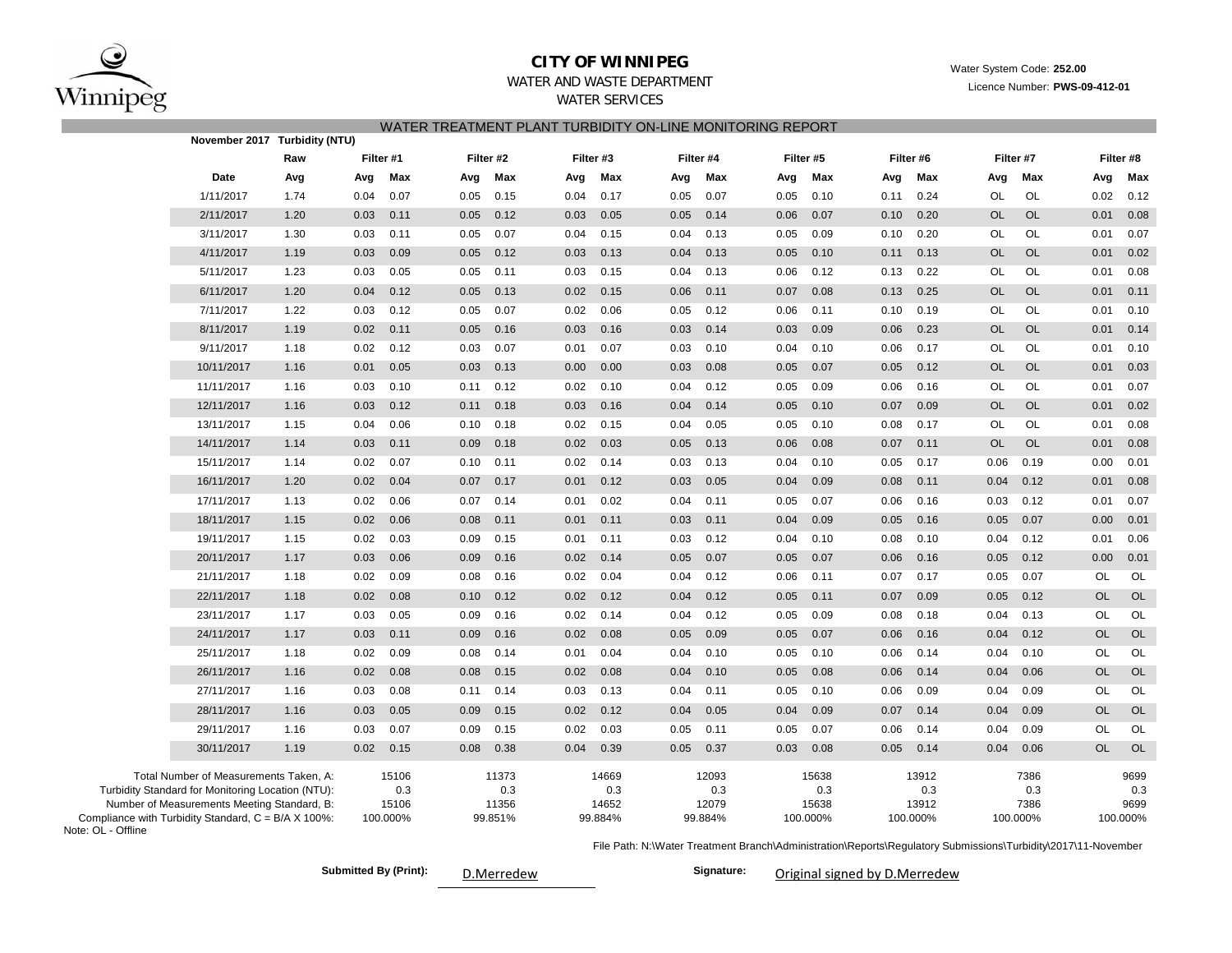

#### CITY OF WINNIPEG WATER AND WASTE DEPARTMENT ENVIRONMENTAL STANDARDS DIVISION

### **WATER TREATMENT PLANT TURBIDITY GRAB MONITORING REPORT**

| Water System Code: 252.00                                | <b>Turbidity (NTU)</b> |                  |           |           |           |                     |           |                     |           |           |           |                     |                     |           |                     |           |                  |                     |
|----------------------------------------------------------|------------------------|------------------|-----------|-----------|-----------|---------------------|-----------|---------------------|-----------|-----------|-----------|---------------------|---------------------|-----------|---------------------|-----------|------------------|---------------------|
| Licence No. PWS-09-412-01                                |                        |                  |           |           |           |                     |           |                     |           |           |           |                     |                     |           |                     |           |                  |                     |
| <b>Date</b>                                              |                        | <b>Raw Water</b> |           | Filter 1  |           | Filter <sub>2</sub> |           | Filter <sub>3</sub> |           | Filter 4  |           | Filter <sub>5</sub> | Filter <sub>6</sub> |           | Filter <sub>7</sub> |           |                  | Filter <sub>8</sub> |
|                                                          | Grab                   | Analyser         | Grab      | Analyser  | Grab      | Analyser            | Grab      | Analyser            | Grab      | Analyser  | Grab      | Analyser            | Grab                | Analyser  | Grab                | Analyser  | Grab             | Analyser            |
| 01-Nov-2017                                              | 0.68                   | 1.18             | 0.11      | 0.04      | OL        | OL                  | 0.11      | 0.04                | 0.14      | 0.07      | 0.12      | 0.06                | 0.16                | 0.13      | OL                  | <b>OL</b> | 0.16             | 0.02                |
| 02-Nov-2017                                              | 0.80                   | 1.15             | 0.11      | 0.03      | 0.08      | 0.05                | 0.09      | 0.03                | 0.10      | 0.06      | 0.09      | 0.05                | <b>OL</b>           | <b>OL</b> | <b>OL</b>           | <b>OL</b> | 0.08             | 0.02                |
| 03-Nov-2017                                              | <b>NS</b>              | <b>NS</b>        | <b>NS</b> | <b>NS</b> | <b>NS</b> | <b>NS</b>           | <b>NS</b> | <b>NS</b>           | <b>NS</b> | <b>NS</b> | <b>NS</b> | <b>NS</b>           | <b>NS</b>           | <b>NS</b> | <b>OL</b>           | <b>OL</b> | <b>NS</b>        | <b>NS</b>           |
| 04-Nov-2017                                              | <b>NS</b>              | <b>NS</b>        | <b>NS</b> | <b>NS</b> | <b>NS</b> | <b>NS</b>           | <b>NS</b> | <b>NS</b>           | <b>NS</b> | <b>NS</b> | <b>NS</b> | <b>NS</b>           | <b>NS</b>           | <b>NS</b> | <b>OL</b>           | <b>OL</b> | <b>NS</b>        | <b>NS</b>           |
| 05-Nov-2017                                              | 0.76                   | 1.15             | 0.09      | 0.02      | <b>OL</b> | OL                  | 0.09      | 0.02                | 0.09      | 0.05      | 0.08      | 0.05                | 0.11                | 0.15      | OL                  | OL        | 0.10             | 0.04                |
| 06-Nov-2017                                              | 0.77                   | 1.21             | 0.11      | 0.03      | 0.09      | 0.06                | 0.11      | 0.02                | 0.10      | 0.05      | 0.09      | 0.06                | 0.14                | 0.18      | OL                  | OL        | OL               | OL                  |
| 07-Nov-2017                                              | 0.77                   | 1.20             | OL        | <b>OL</b> | 0.10      | 0.06                | 0.11      | 0.02                | 0.14      | 0.08      | 0.11      | 0.07                | 0.10                | 0.09      | <b>OL</b>           | <b>OL</b> | 0.09             | 0.03                |
| 08-Nov-2017                                              | 0.77                   | 1.16             | 0.09      | 0.02      | 0.09      | 0.06                | 0.14      | 0.06                | 0.09      | 0.05      | <b>OL</b> | <b>OL</b>           | 0.09                | 0.08      | OL                  | <b>OL</b> | 0.09             | 0.04                |
| 09-Nov-2017                                              | 0.81                   | 1.15             | 0.07      | < 0.02    | 0.06      | 0.04                | 0.07      | < 0.02              | 0.07      | 0.03      | 0.07      | 0.05                | 0.11                | 0.10      | <b>OL</b>           | <b>OL</b> | <b>OL</b>        | OL                  |
| 10-Nov-2017                                              | <b>NS</b>              | <b>NS</b>        | <b>NS</b> | <b>NS</b> | <b>NS</b> | <b>NS</b>           | <b>NS</b> | <b>NS</b>           | <b>NS</b> | <b>NS</b> | <b>NS</b> | <b>NS</b>           | <b>NS</b>           | <b>NS</b> | <b>OL</b>           | OL        | <b>NS</b>        | <b>NS</b>           |
| 11-Nov-2017                                              | <b>NS</b>              | <b>NS</b>        | <b>NS</b> | <b>NS</b> | <b>NS</b> | <b>NS</b>           | <b>NS</b> | <b>NS</b>           | <b>NS</b> | <b>NS</b> | <b>NS</b> | <b>NS</b>           | <b>NS</b>           | <b>NS</b> | OL                  | OL        | NS               | <b>NS</b>           |
| 12-Nov-2017                                              | 0.66                   | 1.13             | 0.11      | 0.03      | 0.12      | 0.13                | 0.19      | 0.11                | 0.10      | 0.05      | 0.07      | 0.04                | 0.09                | 0.08      | OL                  | OL        | 0.09             | 0.02                |
| 13-Nov-2017                                              | 0.63                   | 1.10             | 0.10      | 0.03      | OL        | OL                  | 0.09      | < 0.02              | 0.09      | 0.05      | 0.08      | 0.05                | 0.10                | 0.09      | OL                  | OL        | 0.10             | 0.03                |
| 14-Nov-2017                                              | 0.77                   | 1.11             | 0.11      | 0.02      | 0.08      | 0.11                | 0.09      | 0.02                | 0.10      | 0.05      | 0.08      | 0.05                | 0.11                | 0.10      | OL                  | OL        | OL               | <b>OL</b>           |
| 15-Nov-2017                                              | 0.78                   | 1.11             | 0.07      | < 0.02    | 0.09      | 0.11                | 0.10      | 0.03                | <b>OL</b> | <b>OL</b> | <b>OL</b> | <b>OL</b>           | 0.10                | 0.07      | 0.10                | 0.05      | 0.09             | <0.02               |
| 16-Nov-2017                                              | 0.68                   | 1.11             | 0.07      | <0.02     | 0.10      | 0.11                | OL        | OL                  | 0.08      | 0.04      | 0.07      | 0.04                | 0.10                | 0.08      | 0.11                | 0.06      | 0.09             | 0.02                |
| 17-Nov-2017                                              | <b>NS</b>              | <b>NS</b>        | <b>NS</b> | <b>NS</b> | <b>NS</b> | <b>NS</b>           | <b>NS</b> | <b>NS</b>           | <b>NS</b> | <b>NS</b> | <b>NS</b> | <b>NS</b>           | <b>NS</b>           | <b>NS</b> | 0.08                | 0.04      | <b>NS</b>        | <b>NS</b>           |
| 18-Nov-2017                                              | <b>NS</b>              | <b>NS</b>        | <b>NS</b> | <b>NS</b> | <b>NS</b> | <b>NS</b>           | <b>NS</b> | <b>NS</b>           | <b>NS</b> | <b>NS</b> | <b>NS</b> | <b>NS</b>           | <b>NS</b>           | <b>NS</b> | <b>NS</b>           | <b>NS</b> | <b>NS</b>        | <b>NS</b>           |
| 19-Nov-2017                                              | 0.85                   | 1.11             | 0.08      | <0.02     | 0.09      | 0.12                | OL        | OL                  | 0.08      | 0.04      | 0.08      | 0.05                | 0.10                | 0.09      | OL                  | OL        | 0.10             | 0.02                |
| 20-Nov-2017                                              | 1.02                   | 1.13             | 0.08      | 0.02      | <b>OL</b> | <b>OL</b>           | 0.08      | 0.02                | 0.08      | 0.05      | 0.08      | 0.05                | 0.11                | 0.10      | 0.08                | 0.04      | <b>OL</b>        | <b>OL</b>           |
| 21-Nov-2017                                              | 0.81                   | 1.12             | OL        | OL        | 0.08      | 0.10                | 0.09      | 0.02                | 0.11      | 0.06      | 0.09      | 0.06                | 0.10                | 0.08      | 0.09                | 0.04      | OL               | OL                  |
| 22-Nov-2017                                              | 0.77                   | 1.14             | 0.09      | < 0.02    | 0.09      | 0.11                | 0.11      | 0.03                | 0.08      | 0.04      | <b>OL</b> | OL                  | 0.09                | 0.08      | 0.10                | 0.05      | OL               | OL                  |
| 23-Nov-2017                                              | 0.74                   | 1.14             | 0.09      | 0.02      | 0.10      | 0.12                | 0.08      | < 0.02              | 0.08      | 0.04      | 0.08      | 0.05                | 0.11                | 0.09      | OL                  | OL        | OL               | OL                  |
| 24-Nov-2017                                              | <b>NS</b>              | <b>NS</b>        | <b>NS</b> | <b>NS</b> | <b>NS</b> | <b>NS</b>           | <b>NS</b> | <b>NS</b>           | <b>NS</b> | <b>NS</b> | <b>NS</b> | <b>NS</b>           | <b>NS</b>           | <b>NS</b> | <b>NS</b>           | <b>NS</b> | OL               | OL                  |
| 25-Nov-2017                                              | <b>NS</b>              | <b>NS</b>        | <b>NS</b> | <b>NS</b> | <b>NS</b> | <b>NS</b>           | <b>NS</b> | <b>NS</b>           | <b>NS</b> | <b>NS</b> | <b>NS</b> | <b>NS</b>           | <b>NS</b>           | <b>NS</b> | <b>NS</b>           | <b>NS</b> | <b>OL</b>        | OL                  |
| 26-Nov-2017                                              | 0.85                   | 1.12             | 0.07      | <0.02     | 0.08      | 0.10                | 0.09      | 0.02                | OL        | OL        | 0.09      | 0.06                | 0.08                | 0.08      | 0.08                | 0.04      | OL               | OL                  |
| 27-Nov-2017                                              | 0.83                   | 1.12             | 0.08      | <0.02     | 0.08      | 0.11                | 0.11      | 0.05                | 0.08      | 0.04      | <b>OL</b> | OL                  | 0.09                | 0.08      | 0.09                | 0.04      | OL               | OL                  |
| 28-Nov-2017                                              | 0.86                   | 1.14             | 0.08      | <0.02     | 0.09      | 0.12                | OL        | OL                  | 0.08      | 0.05      | 0.06      | 0.04                | 0.08                | 0.08      | 0.10                | 0.05      | OL               | OL                  |
| 29-Nov-2017                                              | 0.79                   | 1.16             | 0.11      | 0.02      | 0.08      | 0.10                | 0.09      | 0.02                | 0.09      | 0.05      | 0.08      | 0.04                | OL                  | <b>OL</b> | 0.09                | 0.03      | OL               | OL                  |
| 30-Nov-2017                                              | 0.83                   | 1.13             | 0.06      | < 0.02    | 0.07      | 0.10                | 0.09      | 0.03                | <b>OL</b> | <b>OL</b> | 0.08      | 0.05                | 0.07                | 0.07      | 0.08                | 0.03      | OL               | <b>OL</b>           |
| Total number of measurements taken, A:                   |                        |                  | 20        |           | 18        |                     | 19        |                     | 19        |           | 18        |                     | 20                  |           | 11                  |           | 10               |                     |
| <b>Turbidity Standard for Monitoring Location (NTU):</b> |                        |                  | 0.30      |           | 0.30      |                     | 0.30      |                     | 0.30      |           | 0.30      |                     | 0.30                |           | 0.30                |           | 0.30             |                     |
| Number of measurements meeting standard, B:              |                        |                  | 20        |           | 18        |                     | 19        |                     | 19        |           | 18        |                     | 20                  |           | 11                  |           | 10 <sup>10</sup> |                     |
| Compliance with Turbidity Standard, C= B/A X 100%:       |                        |                  | 100%      |           | 100%      |                     | 100%      |                     | 100%      |           | 100%      |                     | 100%                |           | 100%                |           | 100%             |                     |

NS: No Sample NA: Not Analyzed OL: Off-Line

**Approved in LIMS By:** Filter 8 was taken offline for maintenance November 20th. **C.Diduck** Filter 7 was taken offline for maintenance October 30th and put back into service November 15th.

**Comments: Report Compiled By: H.Demchenko**

Printed From : N:\WQ Data\Routine Water Quality\2015\Turbidity.xls File: WQR3

**7-Dec-17**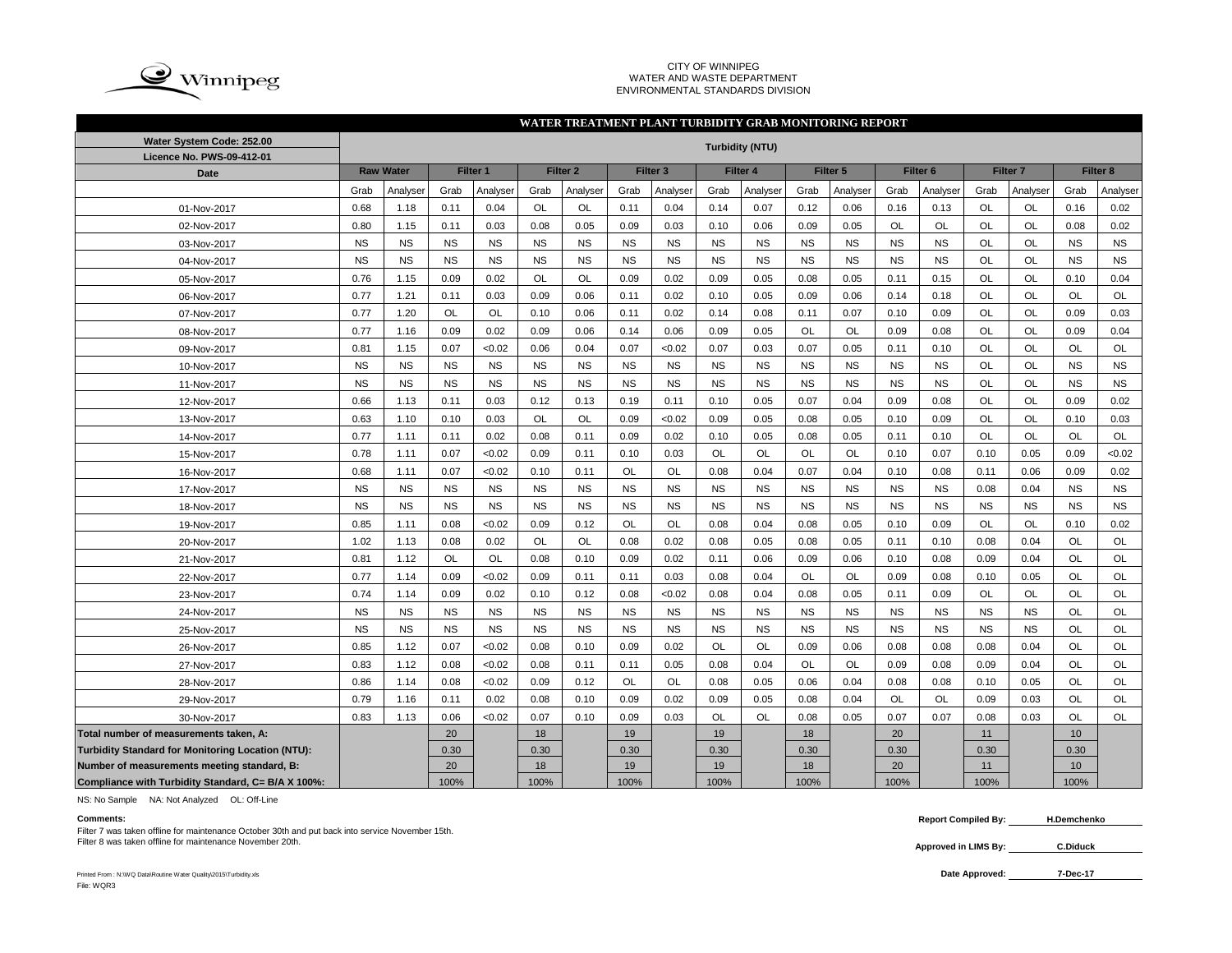

**City Of Winnipeg**

Water and Waste Department Water Services

WATER TREATMENT PLANT FREE CHLORINE ON-LINE MONITORING REPORT

Deacon Booster Pumping Station

Water System Code: **252.00** Licence Number: **PWS-09-412-01**

Report Created: 01 December 2017 CREATED 2017 Report Period: November 2017

|                                             | <b>BRANCH1</b><br>[mg/L] | <b>BRANCH2</b><br>[mg/L] |         |         |  |
|---------------------------------------------|--------------------------|--------------------------|---------|---------|--|
|                                             |                          |                          |         |         |  |
| Date                                        | Average                  | Minimum                  | Average | Minimum |  |
| 01/11/2017                                  | 1.12                     | 1.06                     | 1.14    | 1.03    |  |
| 02/11/2017                                  | 1.15                     | 1.09                     | 1.21    | 1.08    |  |
| 03/11/2017                                  | 1.18                     | 1.08                     | 1.35    | 1.25    |  |
| 04/11/2017                                  | 1.18                     | 1.07                     | 1.35    | 1.18    |  |
| 05/11/2017                                  | 1.11                     | 0.96                     | 1.22    | 1.02    |  |
| 06/11/2017                                  | 1.06                     | 0.99                     | 1.17    | 1.00    |  |
| 07/11/2017                                  | 1.09                     | 1.01                     | 1.19    | 1.03    |  |
| 08/11/2017                                  | 1.02                     | 0.81                     | 1.14    | 0.92    |  |
| 09/11/2017                                  | 1.12                     | 1.00                     | 1.28    | 1.17    |  |
| 10/11/2017                                  | 1.25                     | 1.14                     | 1.40    | 1.22    |  |
| 11/11/2017                                  | 1.12                     | 0.98                     | 1.29    | 1.12    |  |
| 12/11/2017                                  | 1.03                     | 0.96                     | 1.18    | 1.07    |  |
| 13/11/2017                                  | 1.05                     | 0.97                     | 1.17    | 1.08    |  |
| 14/11/2017                                  | 1.04                     | 0.97                     | 1.18    | 1.09    |  |
| 15/11/2017                                  | 1.06                     | 0.97                     | 1.23    | 1.16    |  |
| 16/11/2017                                  | 1.09                     | 0.98                     | 1.26    | 1.13    |  |
| 17/11/2017                                  | 1.06                     | 0.96                     | 1.24    | 1.12    |  |
| 18/11/2017                                  | 1.01                     | 0.91                     | 1.19    | 1.10    |  |
| 19/11/2017                                  | 1.03                     | 0.95                     | 1.19    | 1.11    |  |
| 20/11/2017                                  | 1.12                     | 0.99                     | 1.14    | 1.04    |  |
| 21/11/2017                                  | 1.18                     | 1.01                     | 1.07    | 0.99    |  |
| 22/11/2017                                  | 1.11                     | 1.03                     | 1.05    | 0.99    |  |
| 23/11/2017                                  | 1.14                     | 1.06                     | 1.06    | 1.03    |  |
| 24/11/2017                                  | 1.11                     | 1.00                     | 1.02    | 0.98    |  |
| 25/11/2017                                  | 1.15                     | 1.08                     | 1.07    | 1.01    |  |
| 26/11/2017                                  | 1.16                     | 1.07                     | 1.04    | 0.97    |  |
| 27/11/2017                                  | 1.16                     | 1.10                     | 1.00    | 0.97    |  |
| 28/11/2017                                  | 1.15                     | 1.06                     | 1.07    | 0.97    |  |
| 29/11/2017                                  | 1.12                     | 1.05                     | 1.10    | 1.05    |  |
| 30/11/2017                                  | 1.04                     | 0.68                     | 0.95    | 0.67    |  |
|                                             |                          |                          |         |         |  |
| Total Number of Measurements, A:            |                          | 20907                    |         | 20904   |  |
| Minimum Free Chlorine Standard:             |                          | 0.5                      |         | 0.5     |  |
| Number of Measurements Meeting Standard, B: |                          | 20907                    |         | 20904   |  |
| COMPLIANCE, $C = B/A \times 100\%$ :        |                          | 100                      |         | 100     |  |

File Path: N:\Water Treatment Branch\Administration\Reports\Regulatory Submissions\Chlorine\2017\11-November

Submitted By (Print):

D.Merredew **D.Merredew** Signature: Original signed by D.Merredew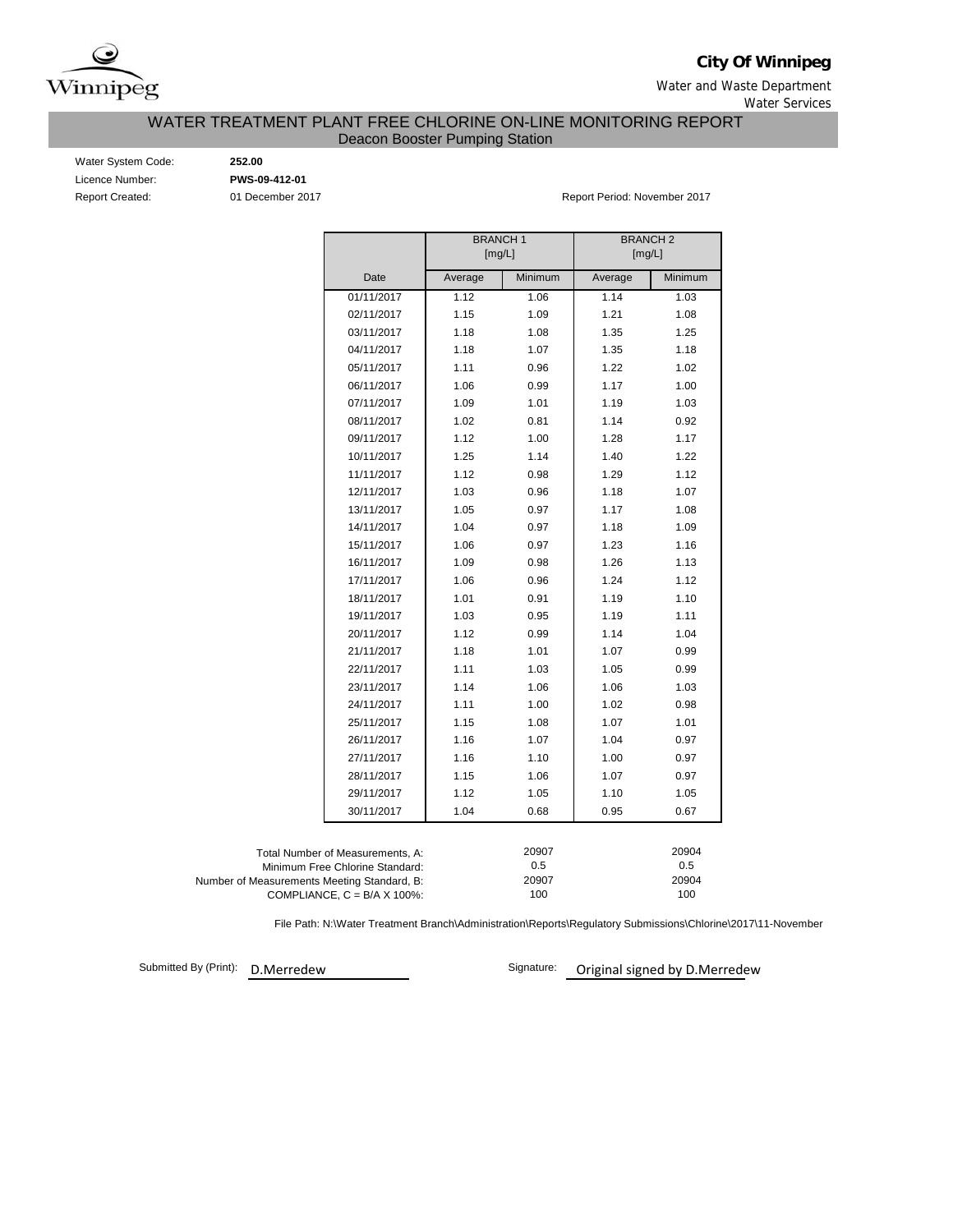| $\bullet$ Winnipeg                                            |           |                                                                                           | WATER AND WASTE DEPARTMENT<br>ENVIRONMENTAL STANDARDS DIVISION |                      |                                 |           |  |  |  |  |  |  |
|---------------------------------------------------------------|-----------|-------------------------------------------------------------------------------------------|----------------------------------------------------------------|----------------------|---------------------------------|-----------|--|--|--|--|--|--|
| WATER TREATMENT PLANT CHLORINE GRAB MONITORING REPORT         |           |                                                                                           |                                                                |                      |                                 |           |  |  |  |  |  |  |
|                                                               |           |                                                                                           |                                                                |                      |                                 |           |  |  |  |  |  |  |
| Water System Code: 252.00<br><b>Licence No. PWS-09-412-01</b> |           | Deacon Booster Pumping Station Branch 1<br><b>Deacon Booster Pumping Station Branch 2</b> |                                                                |                      |                                 |           |  |  |  |  |  |  |
| <b>Date</b>                                                   |           | <b>Free Chlorine (mg/L)</b>                                                               | <b>Total Chlorine</b><br>(mg/L)                                | Free Chlorine (mg/L) | <b>Total Chlorine</b><br>(mg/L) |           |  |  |  |  |  |  |
|                                                               | Analyser  | Grab                                                                                      | Grab                                                           | Analyser             | Grab                            | Grab      |  |  |  |  |  |  |
| 01-Nov-2017                                                   | 1.16      | 1.21                                                                                      | 1.41                                                           | 1.13                 | 1.23                            | 1.39      |  |  |  |  |  |  |
| 02-Nov-2017                                                   | 1.17      | 1.21                                                                                      | 1.38                                                           | 1.18                 | 1.19                            | 1.40      |  |  |  |  |  |  |
| 03-Nov-2017                                                   | <b>NS</b> | <b>NS</b>                                                                                 | <b>NS</b>                                                      | <b>NS</b>            | <b>NS</b>                       | <b>NS</b> |  |  |  |  |  |  |
| 04-Nov-2017                                                   | <b>NS</b> | <b>NS</b>                                                                                 | <b>NS</b>                                                      | <b>NS</b>            | <b>NS</b>                       | <b>NS</b> |  |  |  |  |  |  |
| 05-Nov-2017                                                   | 1.16      | 1.26                                                                                      | 1.43                                                           | 1.25                 | 1.31                            | 1.49      |  |  |  |  |  |  |
| 06-Nov-2017                                                   | 1.10      | 1.18                                                                                      | 1.36                                                           | 1.09                 | 1.27                            | 1.43      |  |  |  |  |  |  |
| 07-Nov-2017                                                   | 1.04      | 1.12                                                                                      | 1.33                                                           | 1.14                 | 1.22                            | 1.39      |  |  |  |  |  |  |
| 08-Nov-2017                                                   | 1.10      | 1.24                                                                                      | 1.34                                                           | 1.22                 | 1.31                            | 1.52      |  |  |  |  |  |  |
| 09-Nov-2017                                                   | 1.09      | 1.23                                                                                      | 1.38                                                           | 1.26                 | 1.30                            | 1.52      |  |  |  |  |  |  |
| 10-Nov-2017                                                   | <b>NS</b> | <b>NS</b>                                                                                 | <b>NS</b>                                                      | <b>NS</b>            | <b>NS</b>                       | <b>NS</b> |  |  |  |  |  |  |
| 11-Nov-2017                                                   | <b>NS</b> | <b>NS</b>                                                                                 | <b>NS</b>                                                      | <b>NS</b>            | <b>NS</b>                       | <b>NS</b> |  |  |  |  |  |  |
| 12-Nov-2017                                                   | 1.02      | 1.15                                                                                      | 1.30                                                           | 1.21                 | 1.26                            | 1.48      |  |  |  |  |  |  |
| 13-Nov-2017                                                   | 1.03      | 1.13                                                                                      | 1.29                                                           | 1.16                 | 1.28                            | 1.48      |  |  |  |  |  |  |
| 14-Nov-2017                                                   | 1.13      | 1.17                                                                                      | 1.37                                                           | 1.31                 | 1.39                            | 1.56      |  |  |  |  |  |  |
| 15-Nov-2017                                                   | 1.02      | 1.08                                                                                      | 1.27                                                           | 1.19                 | 1.28                            | 1.42      |  |  |  |  |  |  |
| 16-Nov-2017                                                   | 1.11      | 1.17                                                                                      | 1.35                                                           | 1.28                 | 1.34                            | 1.53      |  |  |  |  |  |  |
| 17-Nov-2017                                                   | <b>NS</b> | <b>NS</b>                                                                                 | <b>NS</b>                                                      | <b>NS</b>            | <b>NS</b>                       | <b>NS</b> |  |  |  |  |  |  |
| 18-Nov-2017                                                   | <b>NS</b> | <b>NS</b>                                                                                 | <b>NS</b>                                                      | <b>NS</b>            | <b>NS</b>                       | <b>NS</b> |  |  |  |  |  |  |
| 19-Nov-2017                                                   | 1.01      | 1.09                                                                                      | 1.25                                                           | 1.19                 | 1.30                            | 1.49      |  |  |  |  |  |  |
| 20-Nov-2017                                                   | 1.04      | 1.10                                                                                      | 1.25                                                           | 1.09                 | 1.18                            | 1.32      |  |  |  |  |  |  |
| 21-Nov-2017                                                   | 1.27      | 1.21                                                                                      | 1.45                                                           | 1.08                 | 1.19                            | 1.35      |  |  |  |  |  |  |
| 22-Nov-2017                                                   | 1.10      | 1.16                                                                                      | 1.35                                                           | 1.04                 | 1.09                            | 1.32      |  |  |  |  |  |  |
| 23-Nov-2017                                                   | 1.16      | 1.22                                                                                      | 1.42                                                           | 1.10                 | 1.16                            | 1.37      |  |  |  |  |  |  |
| 24-Nov-2017                                                   | <b>NS</b> | <b>NS</b>                                                                                 | <b>NS</b>                                                      | <b>NS</b>            | <b>NS</b>                       | <b>NS</b> |  |  |  |  |  |  |
| 25-Nov-2017                                                   | <b>NS</b> | NS.                                                                                       | <b>NS</b>                                                      | NS.                  | <b>NS</b>                       | <b>NS</b> |  |  |  |  |  |  |
| 26-Nov-2017                                                   | 1.16      | 1.22                                                                                      | 1.42                                                           | 1.07                 | 1.13                            | 1.36      |  |  |  |  |  |  |
| 27-Nov-2017                                                   | 1.17      | 1.16                                                                                      | 1.38                                                           | 1.01                 | 1.07                            | 1.25      |  |  |  |  |  |  |
| 28-Nov-2017                                                   | 1.15      | 1.20                                                                                      | 1.39                                                           | 1.13                 | 1.09                            | 1.30      |  |  |  |  |  |  |
| 29-Nov-2017                                                   | 1.13      | 1.18                                                                                      | 1.39                                                           | 1.12                 | 1.10                            | 1.30      |  |  |  |  |  |  |
| 30-Nov-2017                                                   | 1.04      | 1.10                                                                                      | 1.34                                                           | 1.05                 | 1.08                            | 1.24      |  |  |  |  |  |  |
| Total number of measurements taken, A:                        |           | 22                                                                                        |                                                                |                      | 22                              |           |  |  |  |  |  |  |
| <b>Chlorine Standard for Monitoring Location (mg/L):</b>      |           | 0.50                                                                                      |                                                                |                      | 0.50                            |           |  |  |  |  |  |  |
| Number of measurements meeting standard, B:                   |           | 22                                                                                        |                                                                |                      | 22                              |           |  |  |  |  |  |  |
| Compliance with Chlorine Standard, C= B/A X 100%:             |           | 100%                                                                                      |                                                                |                      | 100%                            |           |  |  |  |  |  |  |

CITY OF WINNIPEG

NS: No Sample NA: Not Analyzed NR: No Result OL: Off-Line

 $\rightarrow$ 

| <b>Comments:</b><br>$\sim$ $\sim$ $\sim$ $\sim$ $\sim$ $\sim$ | <b>Report Compiled By:</b> | H.Demchenko |
|---------------------------------------------------------------|----------------------------|-------------|
|                                                               |                            |             |

**Approved in LIMS By: C.Diduck**

Printed From : N:\WQ Data\Routine Water Quality\2017\Chlorine.xls **Date Approved:** Date Approved: File: WQR3

**7-Dec-17**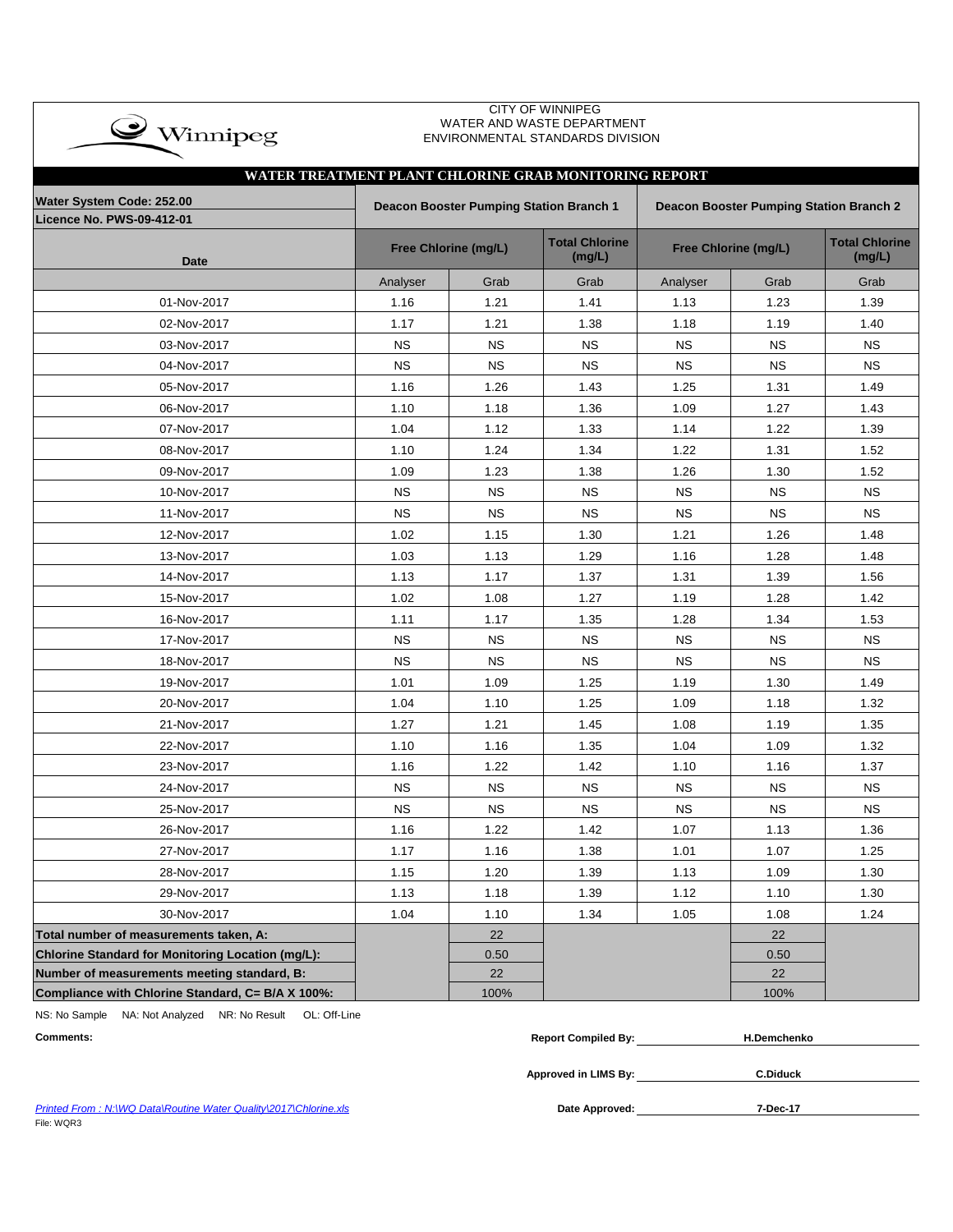

### **CITY OF WINNIPEG**WATER AND WASTE DEPARTMENT

Water System Code: **252.00**

 Licence Number:**PWS-09-412-01**

WATER TREATMENT PLANT UV REPORT WATER SERVICES

Report Period: **November 2017** Report Created: **Friday, December 01, 2017**

|            | Transmittance      |          | <b>UVR-D100A</b> |         |                   |                  | <b>UVR-D200A</b>  |         |                |                  | <b>UVR-D300A</b>  |        |        |          | <b>UVR-D400A</b>  |        |                |                  | <b>UVR-D500A</b> |         |         |                  | UVR-D600A        |        |        |           | Total             |         |         | % Volume          |
|------------|--------------------|----------|------------------|---------|-------------------|------------------|-------------------|---------|----------------|------------------|-------------------|--------|--------|----------|-------------------|--------|----------------|------------------|------------------|---------|---------|------------------|------------------|--------|--------|-----------|-------------------|---------|---------|-------------------|
| Date       |                    |          | Water Volume [ML |         |                   |                  | Water Volume [ML] |         |                |                  | Water Volume [ML] |        |        |          | Water Volume [ML] |        |                |                  | Water Volume [ML |         |         |                  | Water Volume [ML |        |        |           | Water Volume [ML] |         |         | <b>Treated To</b> |
|            |                    | Untreate | Below            | To      | Total             | <b>Intreated</b> | Below             | To      | Total          | <b>Jntreated</b> | Below             | To     | Total  | Intreate | Below             | To     | Total          | <b>Jntreated</b> | Below            | To      | Total   | <b>Jntreated</b> | Below            | To     | Total  | Untreated | Below             | To      | Total   | Dose              |
| 01/11/2017 | 94.79              | 0.00     | 0.00             | 69.15   | 69.1              | 0.00             | 0.00              | 0.00    | 0.00           | 0.00             | 0.00              | 0.00   | 0.0(   | 0.00     | 0.00              | 43.71  | 43.7           | 0.00             | 0.00             | 63.17   | 63.1    | 0.00             | 0.00             | 0.00   | 0.00   | 0.00      | 0.00              | 176.03  | 176.03  | 100.00            |
| 02/11/201  | 95.28              | 0.00     | 0.00             | 70.04   | 70.0              | 0.00             | 0.00              | 0.00    | 0.00           | 0.00             | 0.00              | 0.00   | 0.0    | 0.00     | 0.00              | 47.90  | 47.90          | 0.00             | 0.00             | 61.11   | 61.1    | 0.00             | 0.00             | 0.00   | 0.00   | 0.00      | 0.00              | 179.05  | 179.05  | 100.00            |
| 03/11/201  | 95.11              | 0.00     | 0.00             | 71.24   | 71.24             | 0.00             | 0.00              | 0.00    | 0.00           | 0.00             | 0.00              | 0.00   | 0.0    | 0.00     | 0.00              | 52.99  | 52.99          | 0.00             | 0.00             | 58.7    | 58.7    | 0.00             | 0.00             | 0.00   | 0.00   | 0.00      | 0.00              | 182.95  | 182.95  | 100.00            |
| 04/11/201  | 94.99              | 0.00     | 0.00             | 71.14   | 71.1              | 0.00             | 0.00              | 0.00    | 0.00           | 0.00             | 0.00              | 0.00   | 0.00   | 0.00     | 0.00              | 52.89  | 52.89          | 0.00             | 0.00             | 58.95   | 58.95   | 0.00             | 0.00             | 0.00   | 0.00   | 0.00      | 0.00              | 182.98  | 182.98  | 100.00            |
| 05/11/201  | 94.93              | 0.00     | 0.29             | 37.33   | 37.63             | 0.00             | 0.00              | 36.85   | 36.85          | 0.00             | 0.00              | 0.00   | 0.0    | 0.00     | 0.00              | 51.25  | 51.25          | 0.00             | 0.00             | 57.25   | 57.25   | 0.00             | 0.00             | 0.00   | 0.00   | 0.00      | 0.29              | 182.67  | 182.97  | 99.84             |
| 06/11/201  | 94.81              | 0.00     | 0.00             | 0.00    | 0.00              | 0.00             | 0.00              | 69.83   | 69.83          | 0.00             | 0.00              | 0.00   | 0.00   | 0.00     | 0.00              | 56.14  | 56.1           | 0.00             | 0.00             | 56.92   | 56.92   | 0.00             | 0.00             | 0.00   | 0.00   | 0.00      | 0.00              | 182.89  | 182.89  | 100.00            |
| 07/11/201  | 94.90              | 0.00     | 0.00             | 5.33    | 5.33              | 0.00             | 0.00              | 56.63   | 56.63          | 0.00             | 0.03              | 23.56  | 23.6   | 0.00     | 0.00              | 37.96  | 37.96          | 0.00             | 0.00             | 59.47   | 59.4    | 0.00             | 0.00             | 0.00   | 0.00   | 0.00      | 0.03              | 182.96  | 182.99  | 99.98             |
| 08/11/201  | 94.21              | 0.00     | 0.00             | 0.00    | 0.00              | 0.00             | 0.00              | 48.64   | 48.6           | 0.00             | 0.00              | 36.85  | 36.8   | 0.00     | 0.00              | 0.00   | 0.00           | 0.00             | 0.00             | 42.56   | 42.56   | 0.00             | 0.00             | 0.00   | 0.00   | 0.00      | 0.00              | 128.04  | 128.04  | 100.00            |
| 09/11/201  | 95.22              | 0.00     | 0.00             | 0.00    | 0.00              | 0.00             | 0.00              | 73.97   | 73.97          | 0.00             | 0.00              | 42.03  | 42.0   | 0.00     | 0.00              | 0.00   | 0.00           | 0.00             | 0.00             | 64.80   | 64.80   | 0.00             | 0.00             | 0.00   | 0.00   | 0.00      | 0.00              | 180.80  | 180.80  | 100.00            |
| 10/11/201  | 95.48              | 0.00     | 0.00             | 0.00    | 0.00              | 0.00             | 0.00              | 74.76   | 74.76          | 0.00             | 0.00              | 42.85  | 42.8   | 0.00     | 0.00              | 0.00   | 0.00           | 0.00             | 0.00             | 65.94   | 65.94   | 0.00             | 0.00             | 0.35   | 0.35   | 0.00      | 0.00              | 183.91  | 183.91  | 100.00            |
| 11/11/201  | 94.98              | 0.00     | 0.00             | 0.00    | 0.00              | 0.00             | 0.00              | 74.51   | $74.5^{\circ}$ | 0.00             | 0.00              | 42.90  | 42.9   | 0.00     | 0.00              | 0.00   | 0.00           | 0.00             | 0.00             | 66.58   | 66.58   | 0.00             | 0.00             | 0.00   | 0.00   | 0.00      | 0.00              | 183.99  | 183.99  | 100.00            |
| 12/11/201  | 94.87              | 0.00     | 0.00             | 0.00    | 0.00              | 0.00             | 0.00              | 74.66   | 74.66          | 0.00             | 0.00              | 42.92  | 42.92  | 0.00     | 0.00              | 0.00   | 0.00           | 0.00             | 0.00             | 66.39   | 66.39   | 0.00             | 0.00             | 0.00   | 0.00   | 0.00      | 0.00              | 183.97  | 183.97  | 100.00            |
| 13/11/201  | 94.84              | 0.00     | 0.00             | 0.00    | 0.00              | 0.00             | 0.00              | 74.84   | 74.8           | 0.00             | 0.00              | 42.95  | 42.9   | 0.00     | 0.00              | 0.00   | 0.00           | 0.00             | 0.00             | 66.22   | 66.22   | 0.00             | 0.00             | 0.00   | 0.00   | 0.00      | 0.00              | 184.01  | 184.01  | 100.00            |
| 14/11/201  | 94.86              | 0.00     | 0.00             | 0.00    | 0.00              | 0.00             | 0.00              | 74.91   | 74.9           | 0.00             | 0.00              | 42.93  | 42.9   | 0.00     | 0.00              | 0.00   | 0.00           | 0.00             | 0.00             | 66.14   | 66.1    | 0.00             | 0.00             | 0.00   | 0.00   | 0.00      | 0.00              | 183.98  | 183.98  | 100.00            |
| 15/11/201  | 94.90              | 0.00     | 0.00             | 0.00    | 0.00              | 0.00             | 0.00              | 74.94   | 74.94          | 0.00             | 0.00              | 42.94  | 42.9   | 0.00     | 0.00              | 0.00   | 0.00           | 0.00             | 0.00             | 66.12   | 66.1    | 0.00             | 0.00             | 0.00   | 0.00   | 0.00      | 0.00              | 184.00  | 184.00  | 100.00            |
| 16/11/201  | 94.88              | 0.00     | 0.00             | 0.00    | 0.00              | 0.00             | 0.00              | 75.08   | 75.08          | 0.00             | 0.00              | 42.93  | 42.9   | 0.00     | 0.00              | 0.00   | 0.00           | 0.00             | 0.00             | 66.05   | 66.05   | 0.00             | 0.00             | 0.00   | 0.00   | 0.00      | 0.00              | 184.06  | 184.06  | 100.00            |
| 17/11/201  | 94.92              | 0.00     | 0.00             | 0.00    | 0.00              | 0.00             | 0.00              | 75.61   | $75.6^{\circ}$ | 0.00             | 0.00              | 43.37  | 43.3   | 0.00     | 0.00              | 0.00   | 0.00           | 0.00             | 0.00             | 66.98   | 66.98   | 0.00             | 0.00             | 0.00   | 0.00   | 0.00      | 0.00              | 185.97  | 185.97  | 100.00            |
| 18/11/201  | 94.82              | 0.00     | 0.00             | 0.00    | 0.00              | 0.00             | 0.00              | 75.23   | 75.23          | 0.00             | 0.00              | 43.32  | 43.32  | 0.00     | 0.00              | 0.00   | 0.00           | 0.00             | 0.00             | 67.11   | 67.1    | 0.00             | 0.00             | 0.00   | 0.00   | 0.00      | 0.00              | 185.66  | 185.66  | 100.00            |
| 19/11/201  | 94.71              | 0.00     | 0.00             | 0.00    | 0.00              | 0.00             | 0.00              | 74.74   | 74.7           | 0.00             | 0.00              | 42.93  | 42.9   | 0.00     | 0.00              | 0.00   | 0.00           | 0.00             | 0.00             | 66.37   | 66.3    | 0.00             | 0.00             | 0.00   | 0.00   | 0.00      | 0.00              | 184.04  | 184.04  | 100.00            |
| 20/11/201  | 94.40              | 0.00     | 0.00             | 24.36   | 24.36             | 0.00             | 0.00              | 49.20   | 49.20          | 0.00             | 0.12              | 16.47  | 16.5   | 0.00     | 0.00              | 27.60  | 27.6           | 0.00             | 0.00             | 41.29   | 41.29   | 0.00             | 0.00             | 24.98  | 24.9   | 0.00      | 0.12              | 183.90  | 184.02  | 99.93             |
| 21/11/201  | 94.20              | 0.00     | 0.00             | 71.03   | 71.03             | 0.00             | 0.00              | 0.00    | 0.00           | 0.00             | 0.00              | 0.00   | 0.0    | 0.00     | 0.00              | 45.75  | 45.7           | 0.00             | 0.00             | 0.00    | 0.00    | 0.00             | 0.00             | 67.22  | 67.2   | 0.00      | 0.00              | 184.00  | 184.00  | 100.00            |
| 22/11/201  | 94.17              | 0.00     | 0.00             | 71.04   | 71.04             | 0.00             | 0.00              | 0.00    | 0.00           | 0.00             | 0.00              | 0.00   | 0.00   | 0.00     | 0.00              | 45.80  | 45.80          | 0.00             | 0.00             | 0.00    | 0.00    | 0.00             | 0.00             | 67.12  | 67.12  | 0.00      | 0.00              | 183.96  | 183.96  | 100.00            |
| 23/11/201  | 94.20              | 0.00     | 0.00             | 71.10   | 71.1              | 0.00             | 0.00              | 0.00    | 0.00           | 0.00             | 0.00              | 0.00   | 0.00   | 0.00     | 0.00              | 45.89  | 45.89          | 0.00             | 0.00             | 0.00    | 0.00    | 0.00             | 0.00             | 67.08  | 67.08  | 0.00      | 0.00              | 184.07  | 184.07  | 100.00            |
| 24/11/201  | 94.21              | 0.00     | 0.00             | 71.09   | 71.09             | 0.00             | 0.00              | 0.00    | 0.00           | 0.00             | 0.00              | 0.00   | 0.00   | 0.00     | 0.00              | 45.88  | 45.88          | 0.00             | 0.00             | 0.00    | 0.00    | 0.00             | 0.00             | 67.03  | 67.0   | 0.00      | 0.00              | 184.00  | 184.00  | 100.00            |
| 25/11/201  | 94.22              | 0.00     | 0.00             | 71.00   | 71.00             | 0.00             | 0.00              | 0.00    | 0.0(           | 0.00             | 0.00              | 0.00   | 0.0    | 0.00     | 0.00              | 45.82  | 45.82          | 0.00             | 0.00             | 0.00    | 0.00    | 0.00             | 0.00             | 67.15  | 67.    | 0.00      | 0.00              | 183.97  | 183.97  | 100.00            |
| 26/11/201  | 94.16              | 0.00     | 0.00             | 70.97   | 70.97             | 0.00             | 0.00              | 0.00    | 0.00           | 0.00             | 0.00              | 0.00   | 0.0    | 0.00     | 0.00              | 45.82  | 45.82          | 0.00             | 0.00             | 0.00    | 0.00    | 0.00             | 0.00             | 67.20  | 67.2   | 0.00      | 0.00              | 183.99  | 183.99  | 100.00            |
| 27/11/201  | 94.04              | 0.00     | 0.00             | 71.00   | 71.0              | 0.00             | 0.00              | 0.00    | 0.00           | 0.00             | 0.00              | 0.00   | 0.0    | 0.00     | 0.00              | 45.81  | 45.8           | 0.00             | 0.00             | 0.00    | 0.00    | 0.00             | 0.00             | 67.19  | 67.    | 0.00      | 0.00              | 184.00  | 184.00  | 100.00            |
| 28/11/201  | 94.05              | 0.00     | 0.00             | 70.91   | 70.9 <sup>°</sup> | 0.00             | 0.00              | 0.00    | 0.00           | 0.00             | 0.00              | 0.00   | 0.0(   | 0.00     | 0.00              | 50.51  | $50.5^{\circ}$ | 0.00             | 0.00             | 0.00    | 0.00    | 0.00             | 0.04             | 62.42  | 62.4   | 0.00      | 0.04              | 183.84  | 183.88  | 99.98             |
| 29/11/201  | 93.97              | 0.00     | 0.00             | 71.20   | 71.20             | 0.00             | 0.00              | 0.00    | 0.00           | 0.00             | 0.00              | 0.00   | 0.00   | 0.00     | 0.00              | 53.42  | 53.42          | 0.00             | 0.00             | 0.00    | 0.00    | 0.00             | 0.00             | 59.38  | 59.38  | 0.00      | 0.00              | 184.00  | 184.00  | 100.00            |
| 30/11/2011 | 93.62              | 0.00     | 0.00             | 20.83   | 20.83             | 0.00             | 0.00              | 41.82   | 41.82          | 0.00             | 0.00              | 0.00   | 0.00   | 0.00     | 0.00              | 41.00  | 41.00          | 0.00             | 0.00             | 0.00    | 0.00    | 0.00             | 0.00             | 54.56  | 54.56  | 0.00      | 0.00              | 158.22  | 158.22  | 100.00            |
|            | <b>Total [ML]:</b> | 0.00     | 0.29             | 1008.77 | 1009.06           | 0.00             | 0.00              | 1126.21 | 1126.2         | 0.00             | 0.15              | 548.95 | 549.10 | 0.00     | 0.00              | 836.15 | 836.15         | 0.00             | 0.00             | 1228.13 | 1228.13 | 0.00             | 0.05             | 671.68 | 671.73 | 0.01      | 0.49              | 5419.89 | 5420.38 |                   |

**Water Volume [%]:**

# Untreated:

Below Dose

0.00 %0.01 % 99.99 %

To Dose

Submitted By (Print): D.Merredew **Number of State of State State State State State State State State State State State State State State State State State State State State State State State State State State State State S**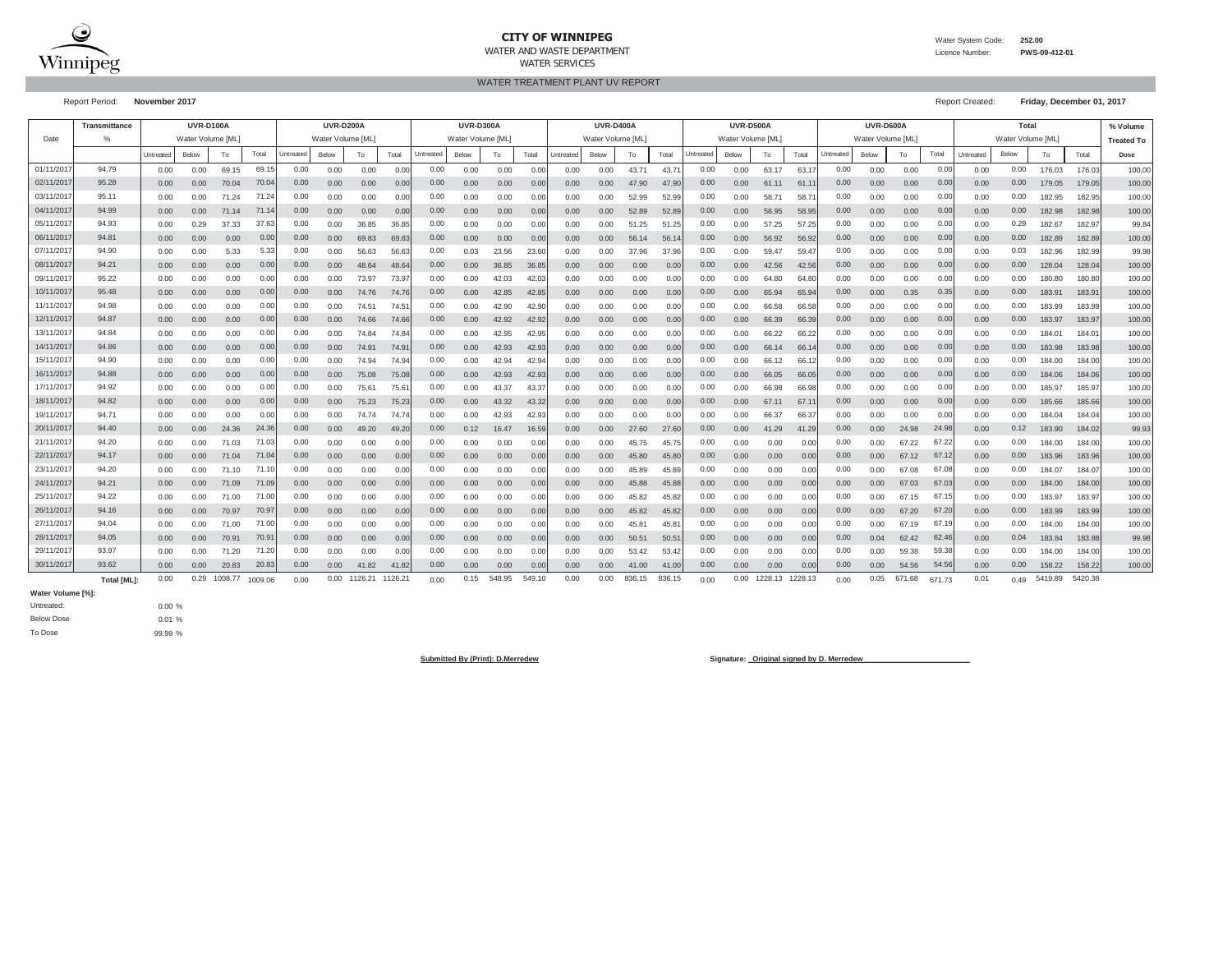

Water and Waste Department • Service des eaux et des déchets

Thursday, December 7, 2017 **Our Incident/Report No: 04-2017**  LIMS Reference No: **51153**

Mr. Derek Clarke Incident Date: **November 1, 2017**  Drinking Water Officer Manitoba Sustainable Development, Office of Drinking Water Box 6000 Gimli, MB R0C 1B0

## **RE: CORRECTIVE ACTION REPORT**

| <b>WATER SYSTEM, CODE</b><br><b>LOCATION OF NON-COMPLIANT INCIDENT</b> | Winnipeg Public Water System, 252.00<br><b>Winnipeg 3-Dist SW16</b>                                                                                                                                                                                                                                                                                                                                                     |
|------------------------------------------------------------------------|-------------------------------------------------------------------------------------------------------------------------------------------------------------------------------------------------------------------------------------------------------------------------------------------------------------------------------------------------------------------------------------------------------------------------|
| <b>INCIDENT REPORTED BY</b>                                            | Courtney Diduck, Analytical Services Branch Head                                                                                                                                                                                                                                                                                                                                                                        |
| <b>TYPE OF NON-COMPLIANT INCIDENT</b>                                  | Low disinfection residual in the distribution system, 22(1) MR<br>40/2007                                                                                                                                                                                                                                                                                                                                               |
| <b>DESCRIPTION OF CORRECTIVE ACTIONS</b>                               | <b>Environmental Standards:</b><br>IMMEDIATELY: Re-sampled original location and tested an<br>additional location at an adjacent building for free/total chlorine,<br>turbidity and temperature. At the time of sampling the original<br>location was experiencing discoloured water, the adjacent<br>building was not. Monitoring continued until free chlorine residuals<br>were re-established to acceptable levels. |
|                                                                        | The ODW was advised of the incident.                                                                                                                                                                                                                                                                                                                                                                                    |
|                                                                        | <b>Water Services:</b><br>Water Services Division was contacted to confirm if any work in<br>the area contributed to the discoloured water event. No<br>operational activities were found to contribute to the event.                                                                                                                                                                                                   |
| <b>TEST RESULTS</b> See Attached                                       |                                                                                                                                                                                                                                                                                                                                                                                                                         |

NOTES/COMMENTS:

1. UP/DOWN STREAM testing performed when EC is >0 /100mL, TC is >10 /100mL or when resample/consecutive sample is positive for EC or TC or as directed by the Manager of Environmental Standards Division and/or the Office of Drinking Water

### **EMERGENCY REPORTING IS REQUIRED WHERE A POTENTIAL HEALTH RISK IS INVOLVED. FOLLOW THE INSTRUCTIONS OF YOUR DRINKING WATER OFFICER ON SITUATIONS REQUIRING IMMEDIATE REPORTING**

N:\Environmental Standards\Analytical Services\Government Agencies\Office of Drinking Water\Corrective Action Reports